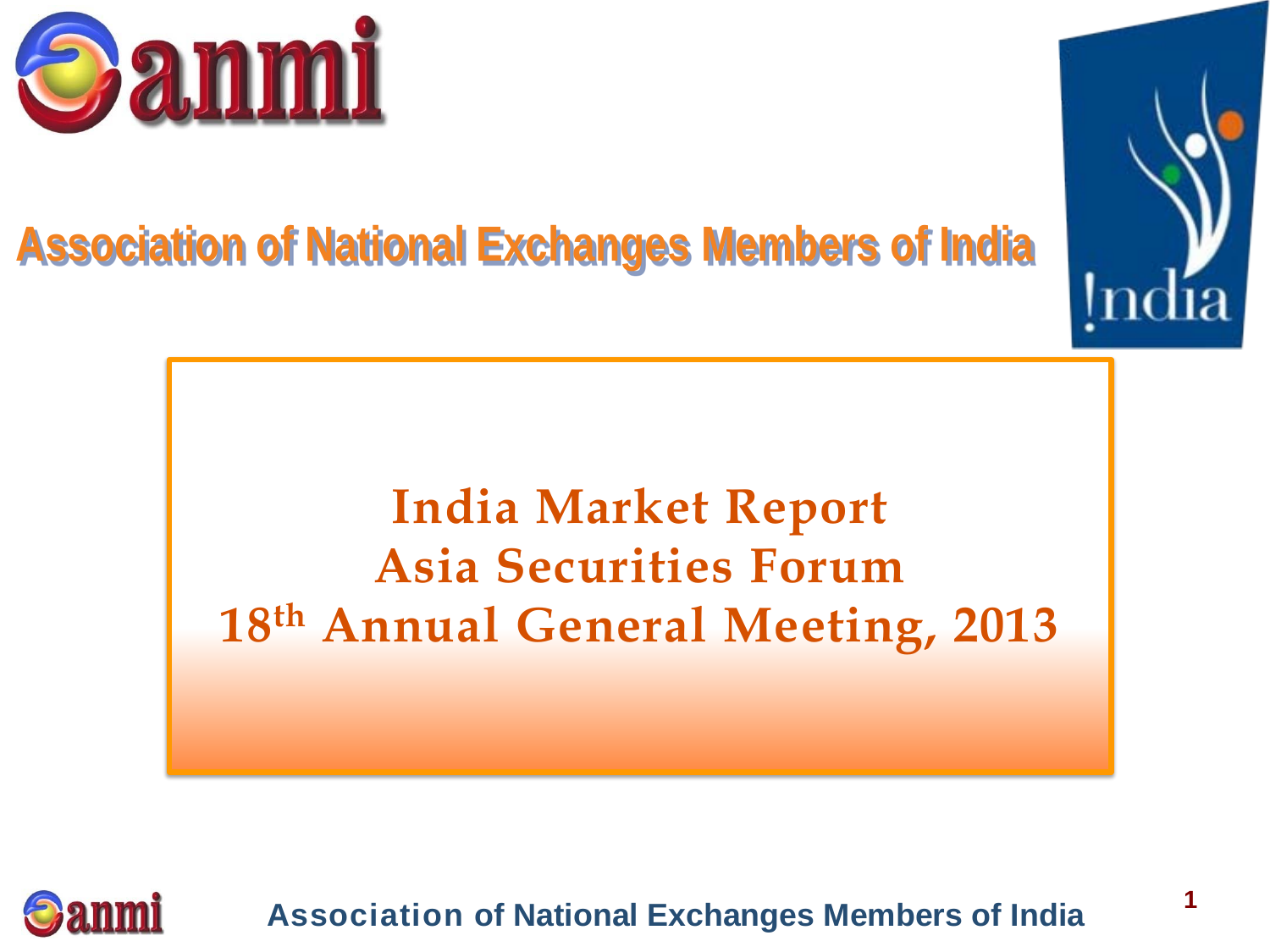- ANMI was formed in year 1994.
- It is a pan India body comprising of the trading members of NSE, BSE and MCX-SX spread across the country.
- The basic objective of the Association is to work for the development of the Capital Market, safeguard and overall interest of investors and its members at large.
- ANMI is an effective voice of its members, which communicates the industry standpoint on issues affecting Capital Markets.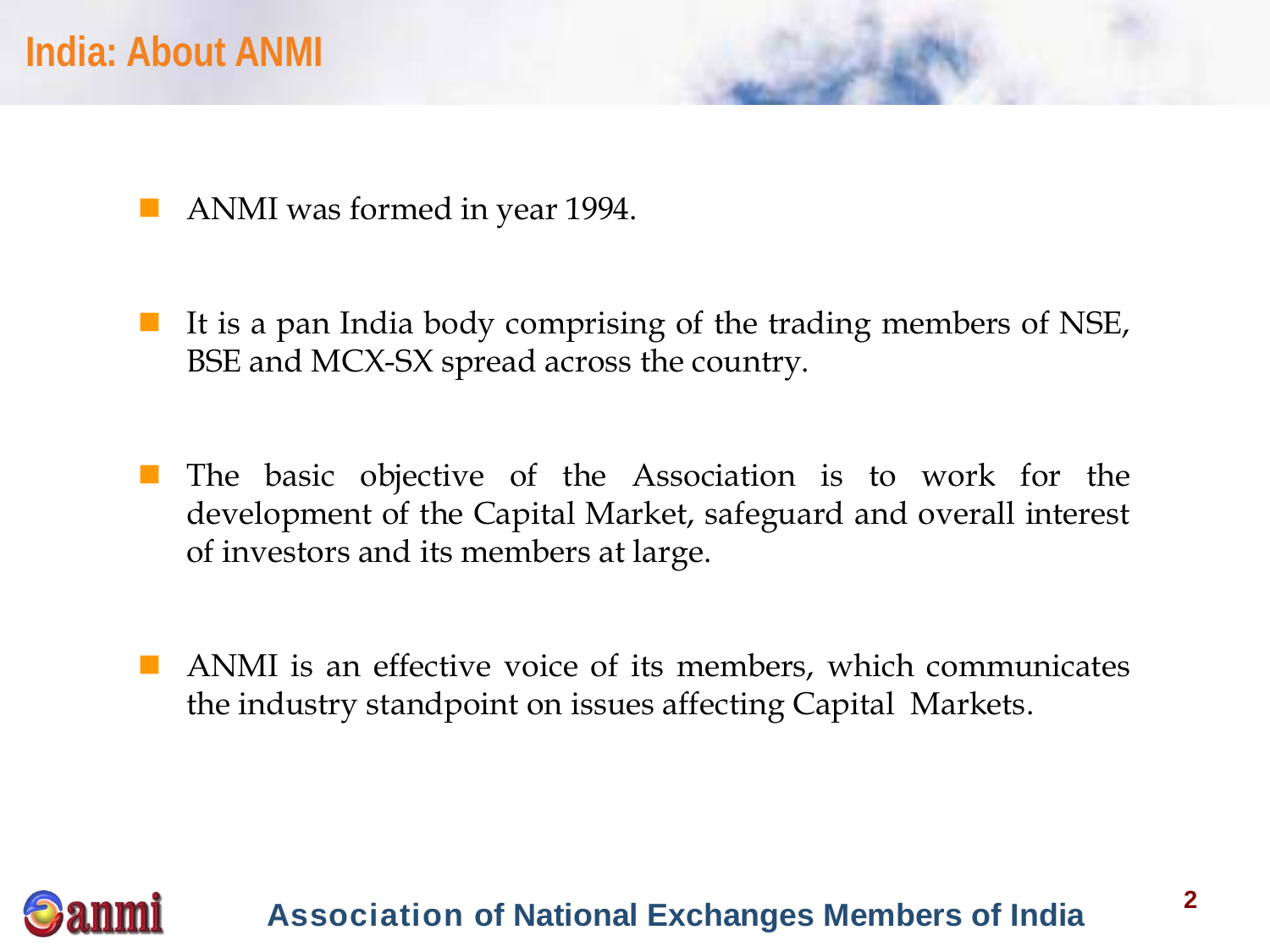### **India: GDP Growth**

**anmi** 

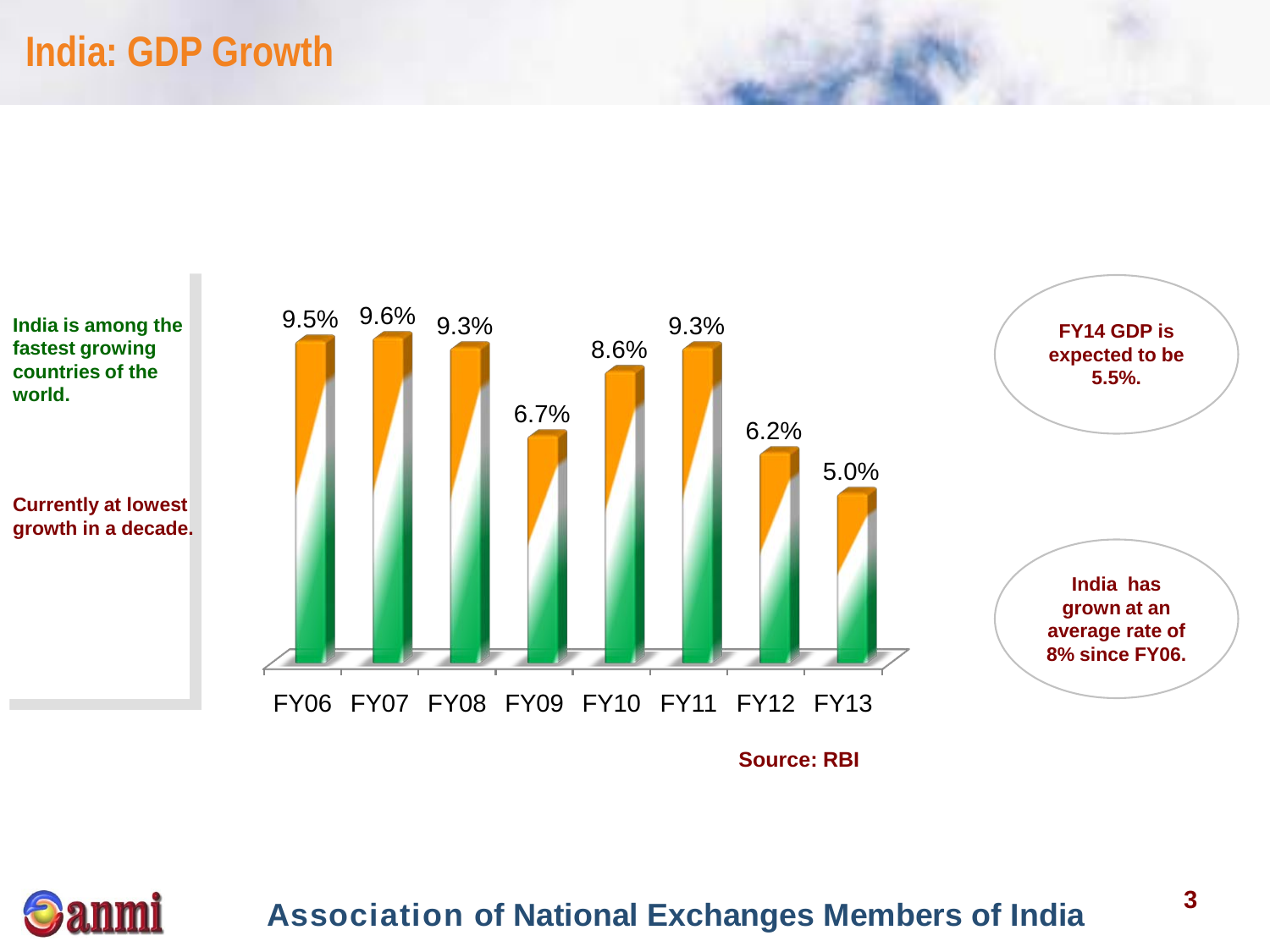### **India: Economic Performance**

**The International Monetary Fund (IMF) has estimated India's economic growth to be 5.6 percent in 2013.**

**India's growth forecast for 2014 is 6.3 percent by IMF.**

**In its latest World Economic Outlook (WEO) released, the IMF said that world economic growth rate would be 3.1 percent in 2013 and 3.8 percent in 2014.**

| <b>IMF</b> world economic<br>outlook | <b>Projected 2013</b><br>$GDP(^{0}_{0})$ | Projected 2014<br>$GDP(^{0}_{0})$ |
|--------------------------------------|------------------------------------------|-----------------------------------|
| World                                | 3.1                                      | 3.8                               |
| Japan                                | $\overline{2}$                           | 1.2                               |
| China                                | 7.8                                      | 7.7                               |
| India                                | 5.6                                      | 6.3                               |
| <b>ASEAN 5</b>                       | 5.6                                      | 5.7                               |
| <b>US</b>                            | 1.7                                      | 2.7                               |
| Euro Area                            | $-0.6$                                   | 0.9                               |
| Russia                               | 2.5                                      | 3.3                               |
| Lat. America &<br>Caribbean          | 3                                        | 3.4                               |

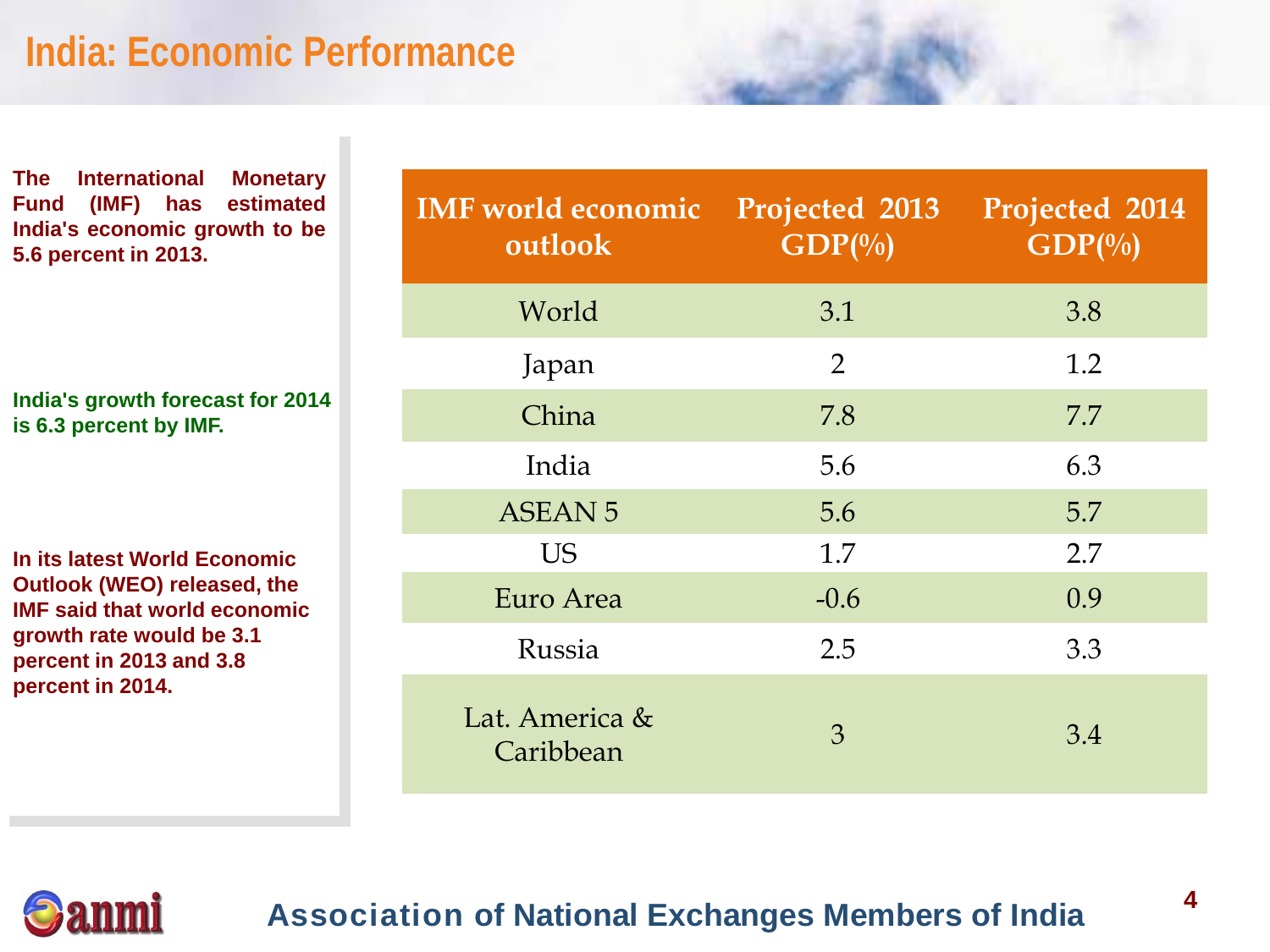### **India: Economic Performance**

**Inflation- Cooling off**





|                             | Particulars (as % of<br>GDP)    | <b>FY09</b> | <b>FY10</b> | <b>FY11</b> | <b>FY12</b> | <b>FY13</b> |
|-----------------------------|---------------------------------|-------------|-------------|-------------|-------------|-------------|
| <b>Healthy Savings Rate</b> | <b>Gross Domestic</b><br>Saving | 32.0%       | 33.7%       | 34.0%       | 30.8%       | 31.0%       |
| <b>High CAD a concern.</b>  | <b>CAD</b>                      | 2.3%        | $2.8\%$     | 2.7%        | $4.2\%$     | 4.8%        |

#### **Source: RBI, MOSPI**

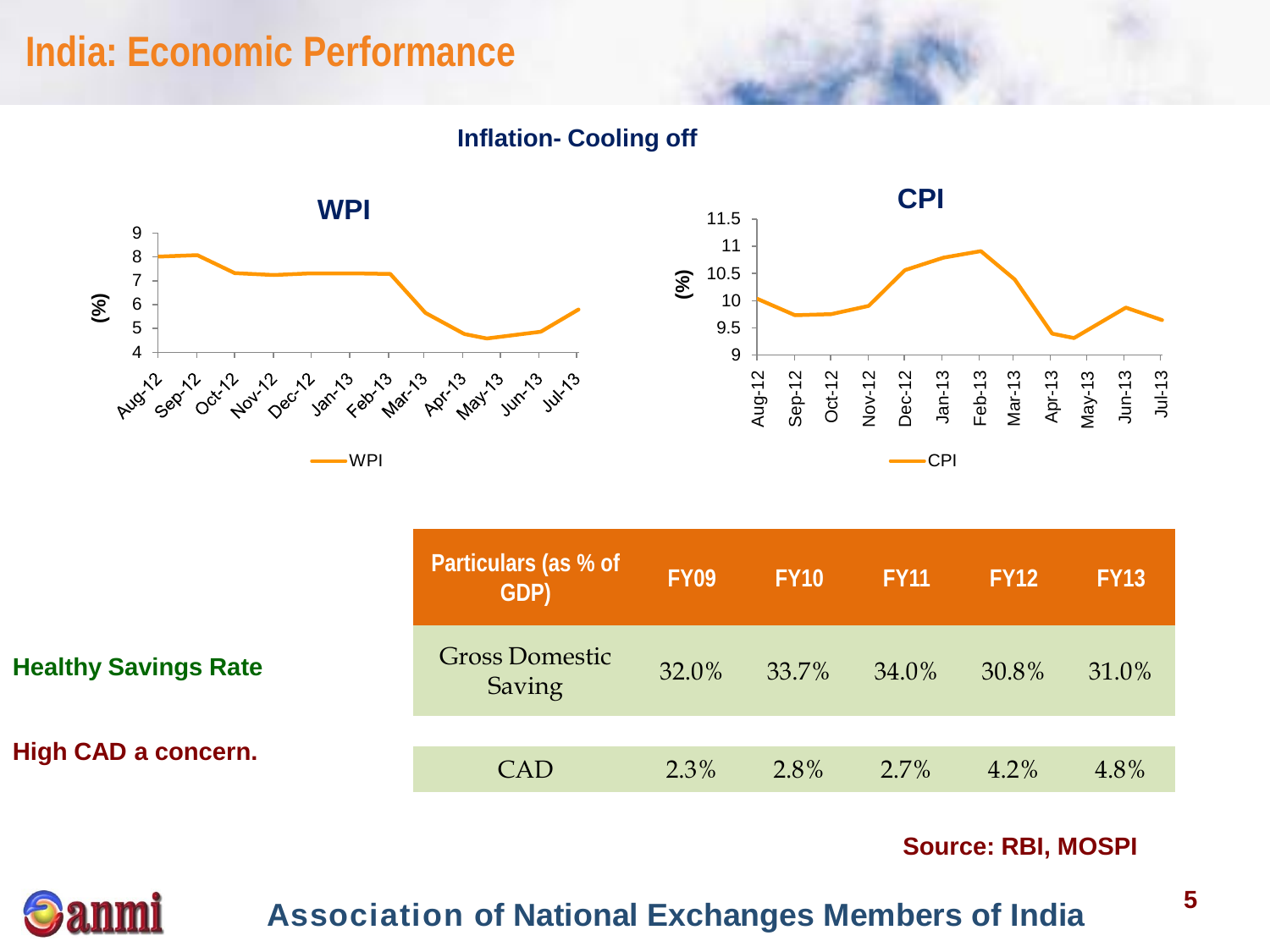### **Capital Market Performance**

#### **Performance of Asian Indices**

400 350 300 250 200 150 100 50 0 1-Apr-13<br>
1-Apr-11<br>
1-Apr-11<br>
1-Apr-11<br>
1-Apr-11<br>
1-Apr-11<br>
1-Apr-11<br>
1-Apr-11<br>
1-Apr-11<br>
1-Apr-11<br>
1-Apr-11<br>
1-Apr-11<br>
1-Apr-11<br>
1-Apr-10<br>
1-Apr-10<br>
1-Apr-10<br>
1-Apr-10<br>
1-Apr-10<br>
1-Apr-10<br>
1-Apr-10<br>
1-Apr-10<br>
1-Apr-10<br>
1- $1 -$ Apr-04 1-Oct-04 -HANG SENG -KOSPI -NIKKEI 225  $-STI$  $\longrightarrow$  NIFTY

**Source: Yahoo Finance**

**Association of National Exchanges Members of India**

**India's NIFTY index has performed better as compared to other broad market indices from other Asian countries**

**Asian Indices** 

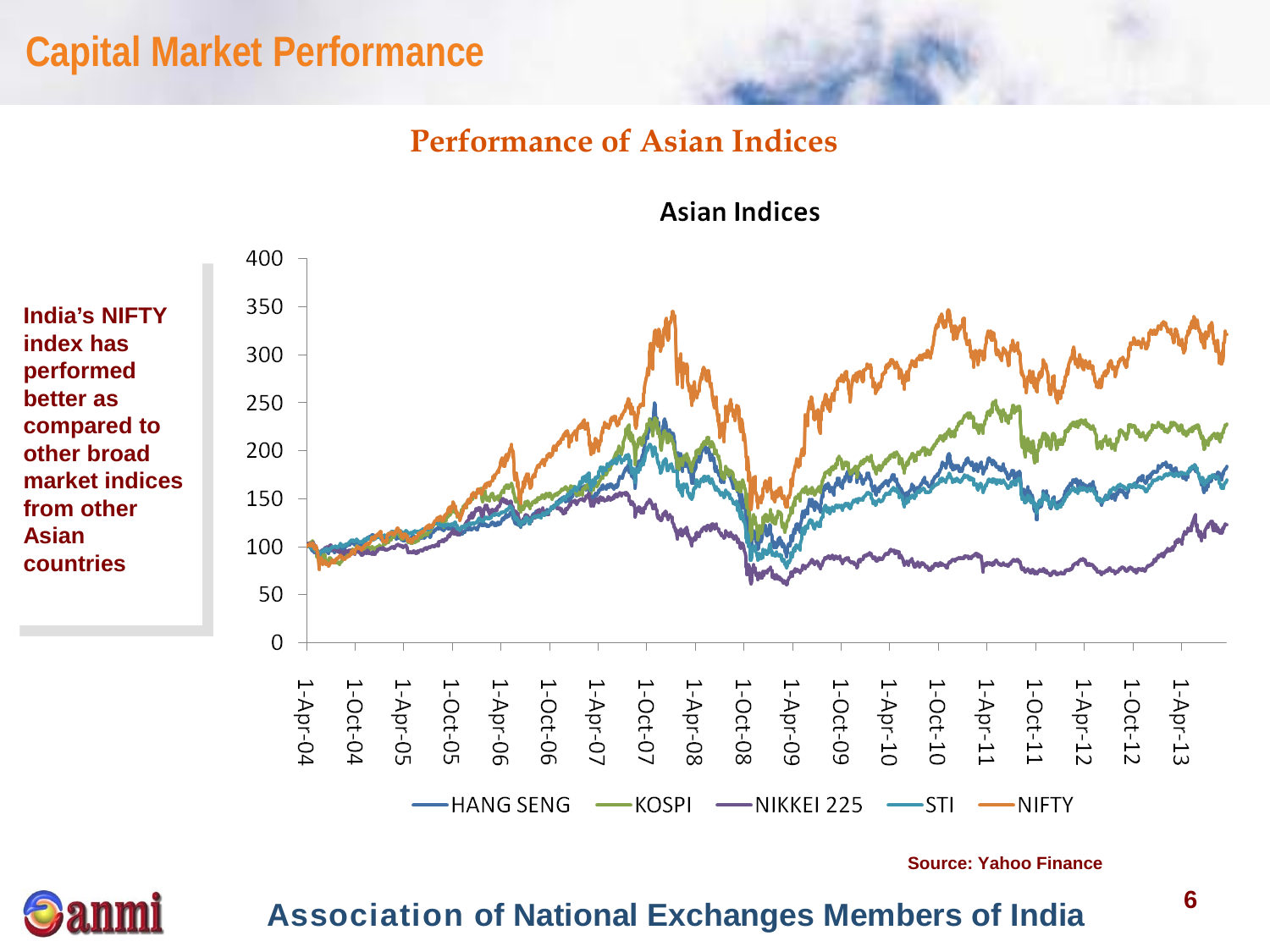### **India: Business Growth in Capital Market**



anmi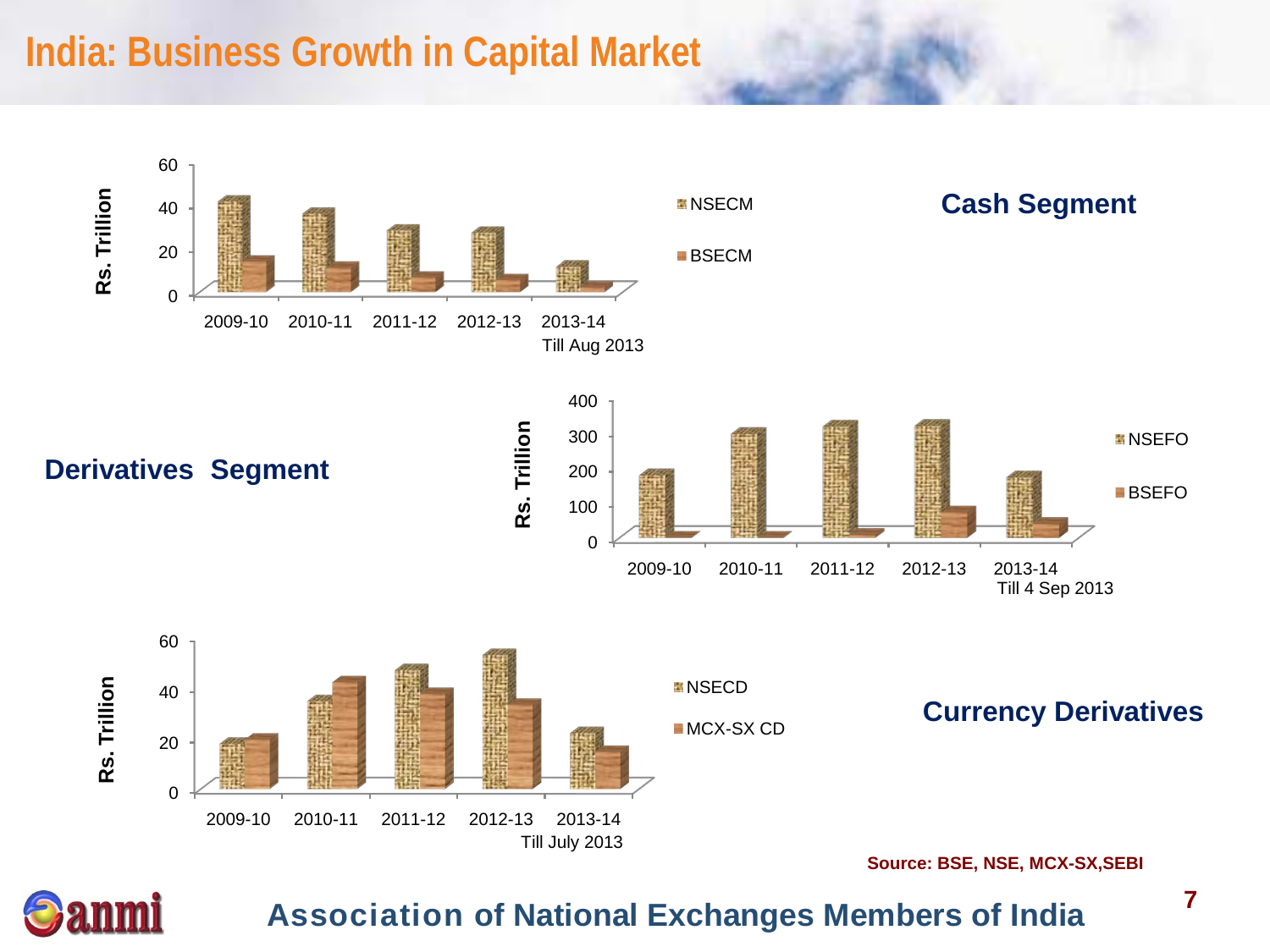### **Indian Stock Exchanges offer Cash & Derivatives in Multiple Asset Classes…**



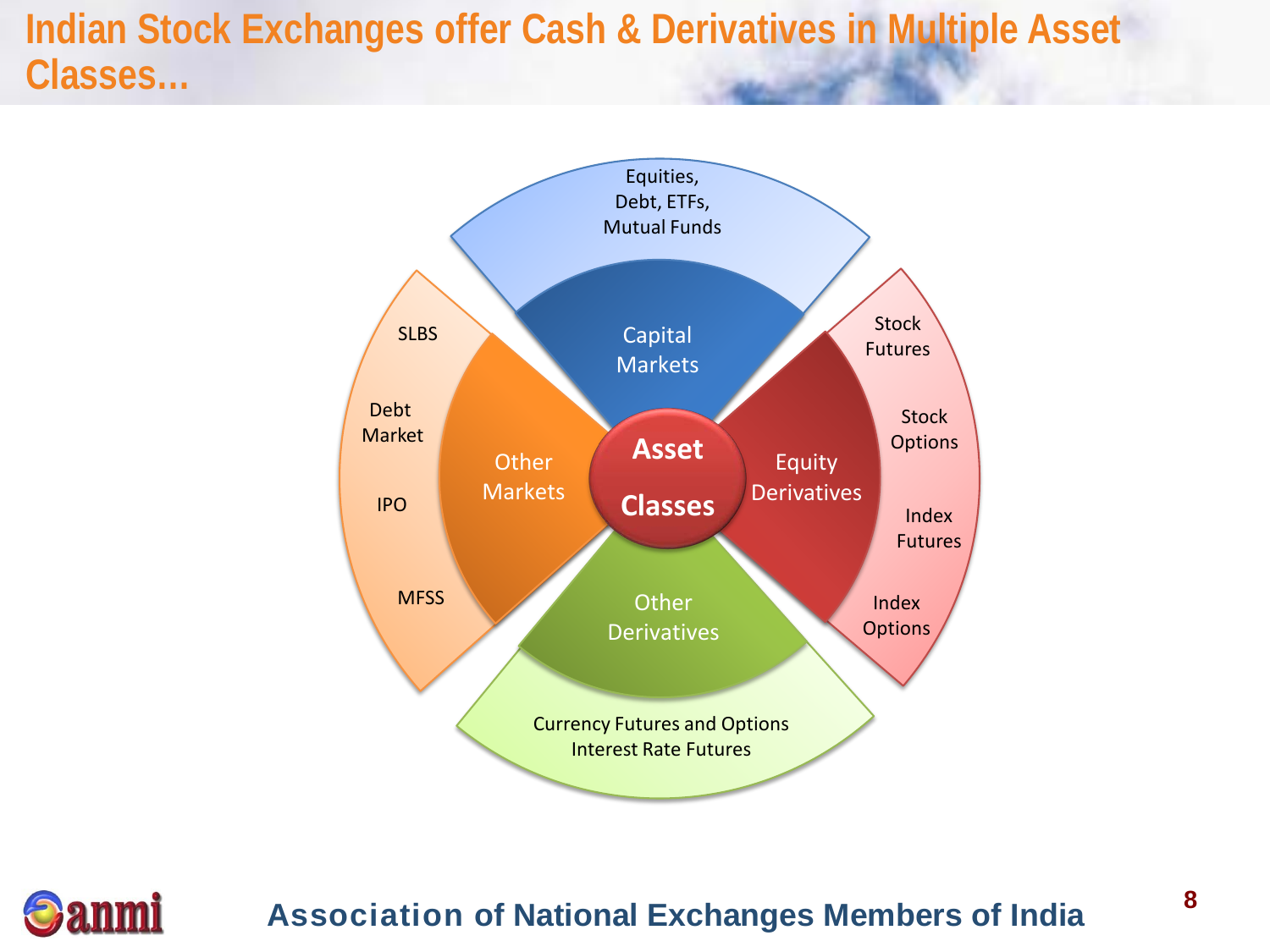### **Investor Protection: India vs. other EMs**

anmi

| <b>Parameters</b>                            | India          | China          | <b>Brazil</b> | <b>Russia</b>  |
|----------------------------------------------|----------------|----------------|---------------|----------------|
| <b>Protecting Investors (Rank)</b>           | 44             | 93             | 74            | 93             |
| Extent of Disclosure Index (0-10)            |                | 10             | 6             | 6              |
| Extent of Director Liability Index (0-10)    | $\overline{4}$ | 1              | 7             | $\overline{2}$ |
| Ease of Shareholder suits index (0-10)       |                | $\overline{4}$ | 3             | 7              |
| Strength of Investor Protection Index (0-10) | 6              | 5              | 5.3           | $\circ$        |

**India has outperformed other BRIC countries persistently over the past 5 years.** 

**India beats the South Asia & East Asia average of 5 and is equal to the OECD average of 6.**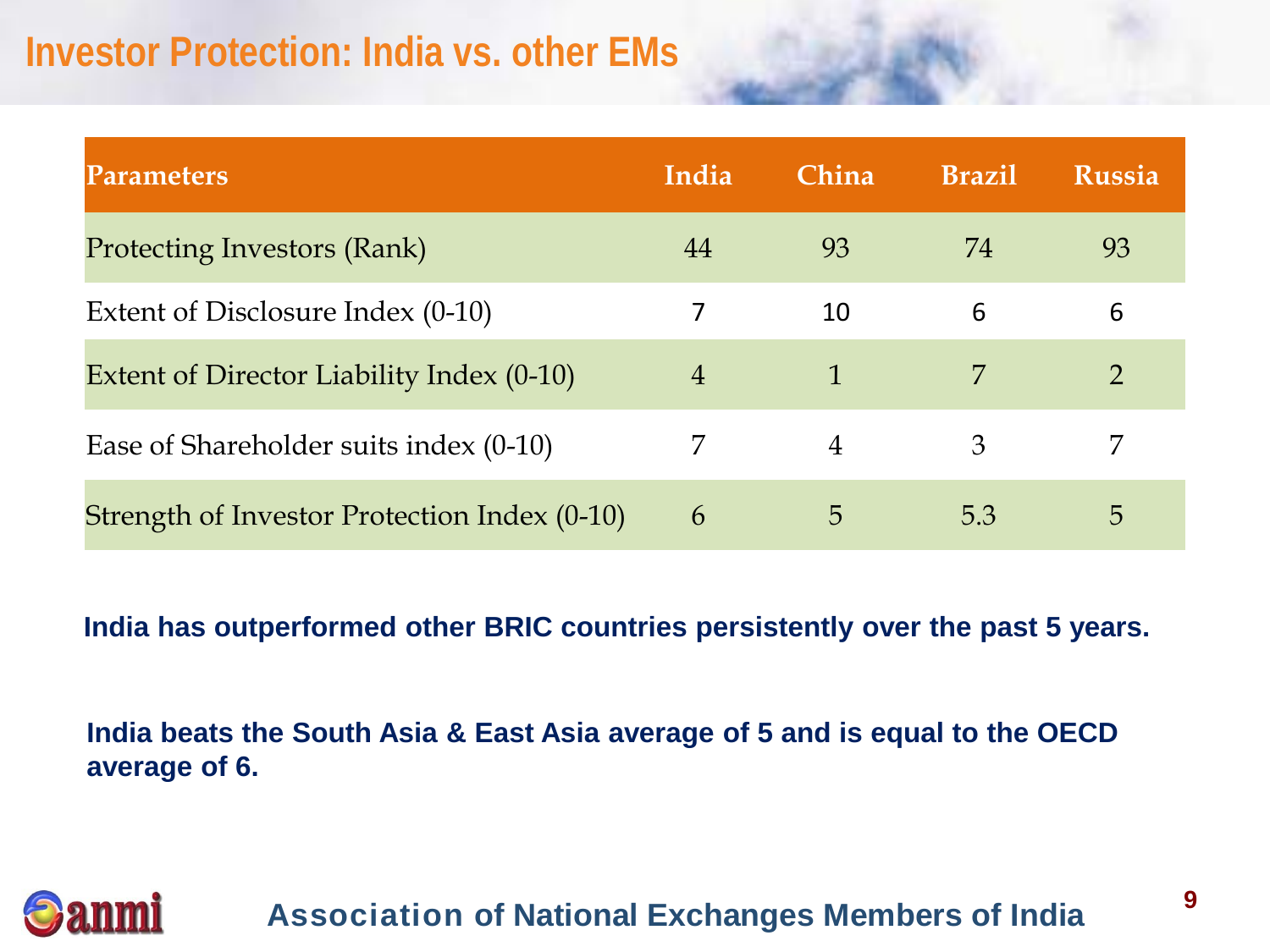#### **Rank by Number of Trades in Equity Shares (Jan-Aug 2013)**

|                | <b>Exchange</b>               | (000)  |
|----------------|-------------------------------|--------|
| 1              | National Stock Exchange India | 977574 |
| 2              | Shenzhen SE                   | 839538 |
| 3              | <b>NYSE Euronext (US)</b>     | 806604 |
| $\overline{4}$ | <b>NASDAQ OMX</b>             | 754428 |
| 5              | Shanghai SE                   | 740540 |
| 6              | Korea Exchange                | 729492 |
| $\overline{7}$ | Japan Exchange Group - Tokyo  | 408497 |
| 8              | <b>BSE India</b>              | 216065 |
| 9              | <b>TMX Group</b>              | 162626 |
| 10             | London SE Group               | 144413 |
|                |                               |        |

**Electronic Order Book Trades**

**Source: WFE**



#### **Association of National Exchanges Members of India**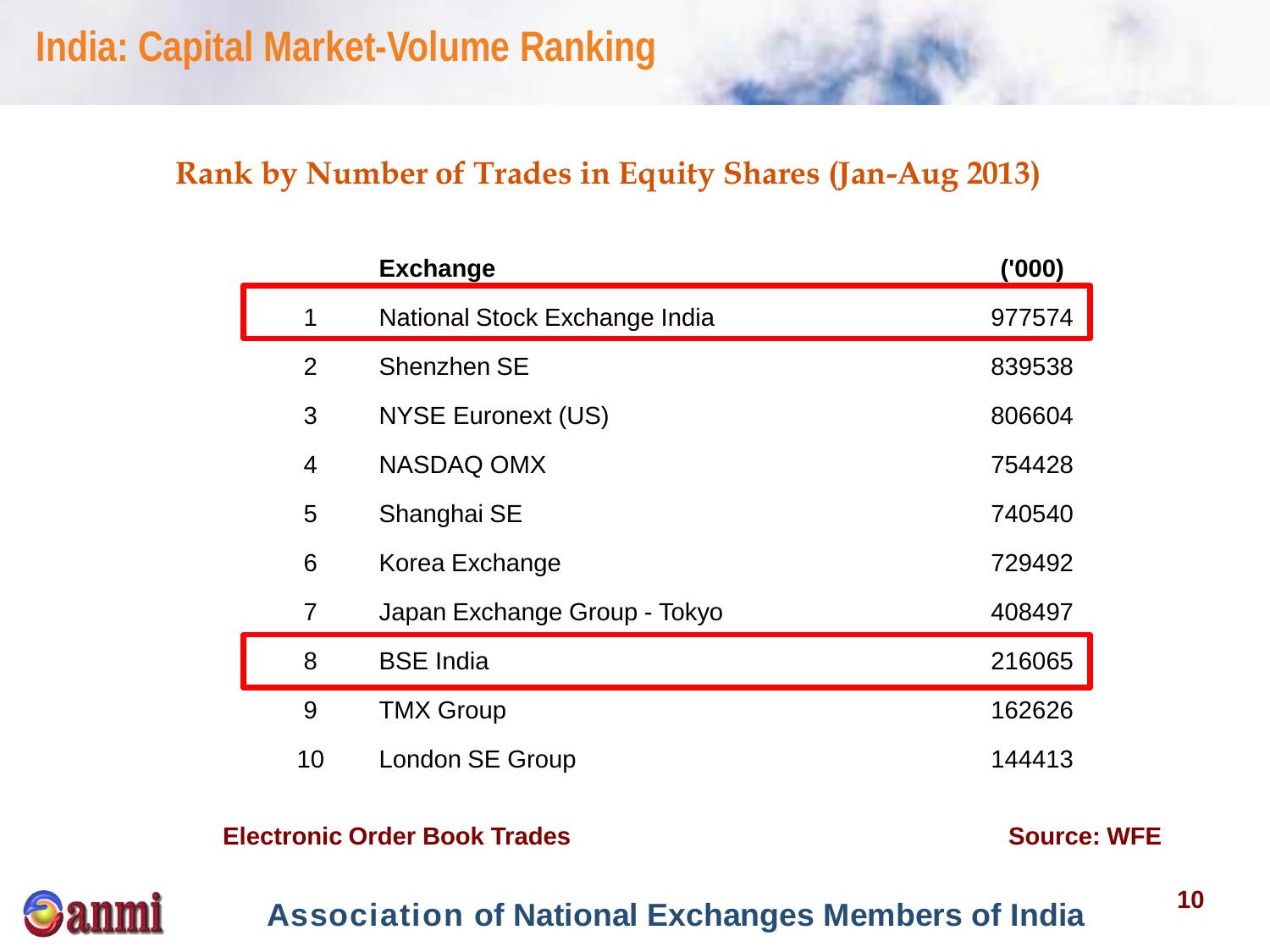### **India: Volume Growth in Capital Market**

#### **Number of Trades in Equity Shares**



**Equity Volume at NSE** 

**Electronic Order Book Trades at NSE Source: WFE** 



#### **Association of National Exchanges Members of India**

**11**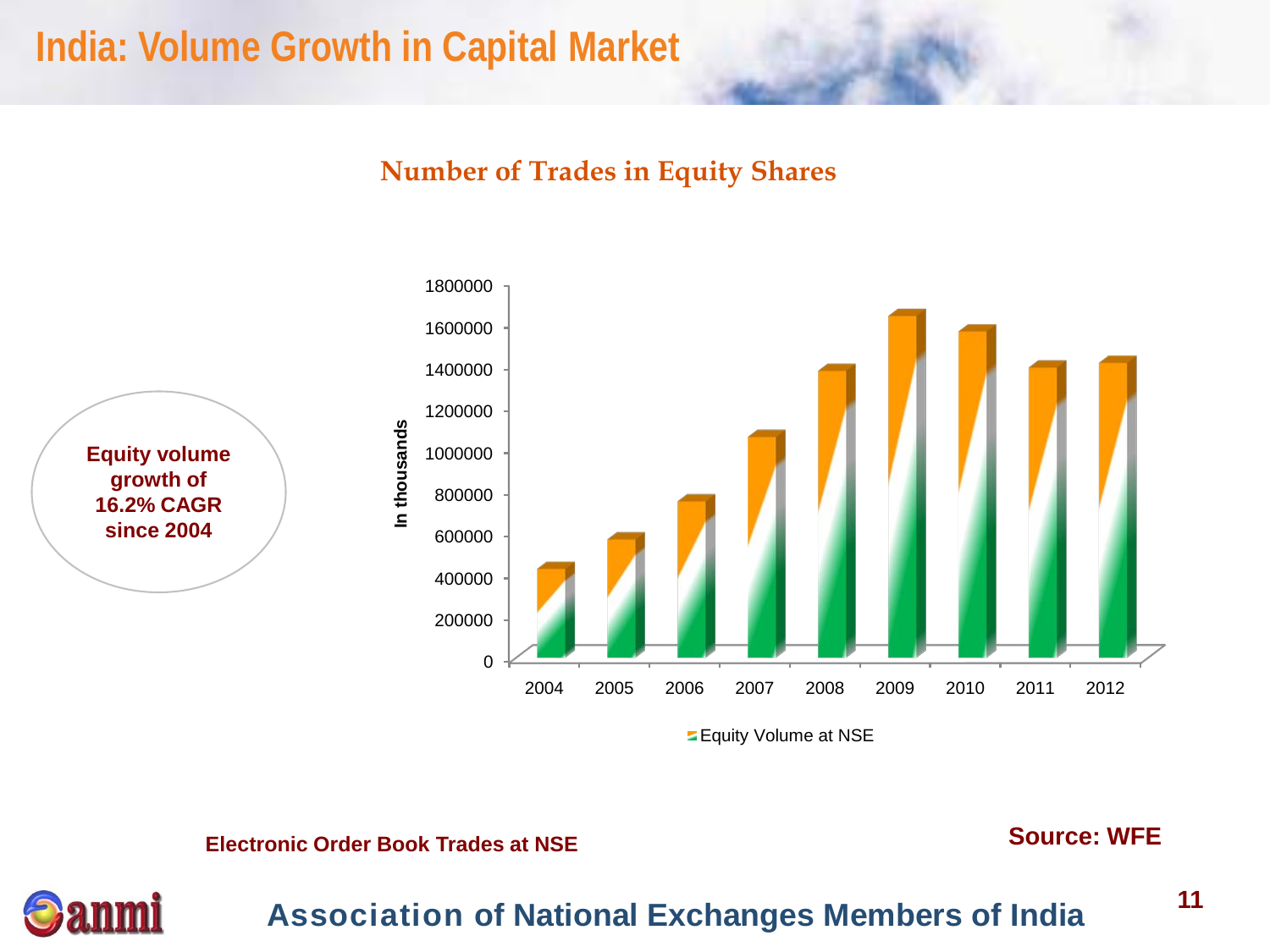### **India: Recent GOI Economic Policy Announcements/Legislations**

- **Food Security Bill-** Biggest programme in the world to fight hunger covering 67% of India's population.
- **New Company's Act** to improve transparency and accountability in the companies.
- **Land Acquisition Bill** seeks to fast track industrial growth and provide fair & just compensation to farmers.
- **Pension Bill** to promote pension sector in India.

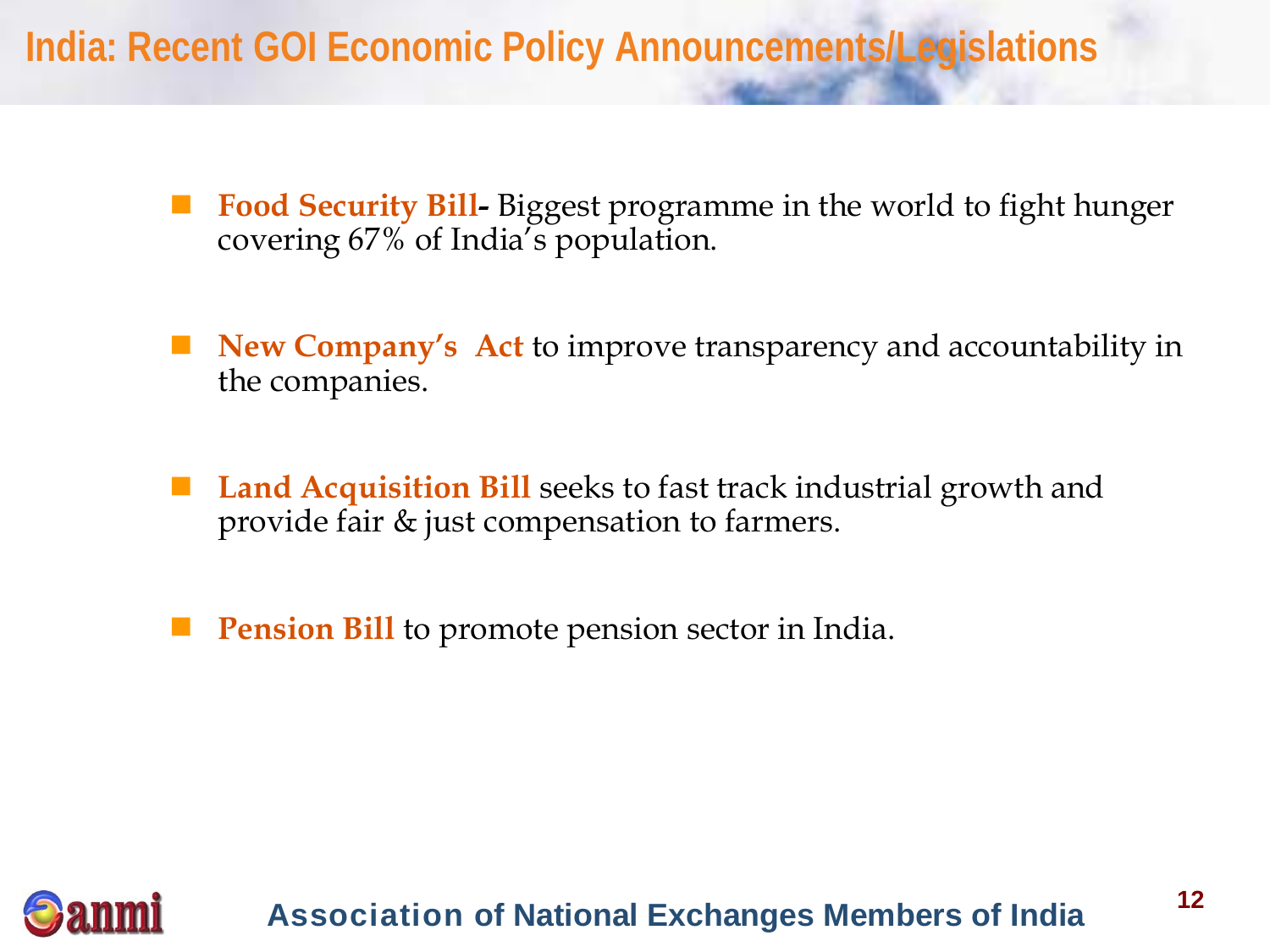### **India: Anticipated Impact of Reforms on the Indian Economy**

- Generating positive sentiment.
- Boost for Commercial, Trading and Industrial activities.
- Building Investor Confidence, both Domestic and Foreign.
- Improve sentiments in the Capital Market including Investors.
- Return of Retail Investors in the Capital Market.
- Increase in Revenue Growth.
- Increased Employment generation.
- Meeting a GDP Growth target of about 5.5% for 2013-14.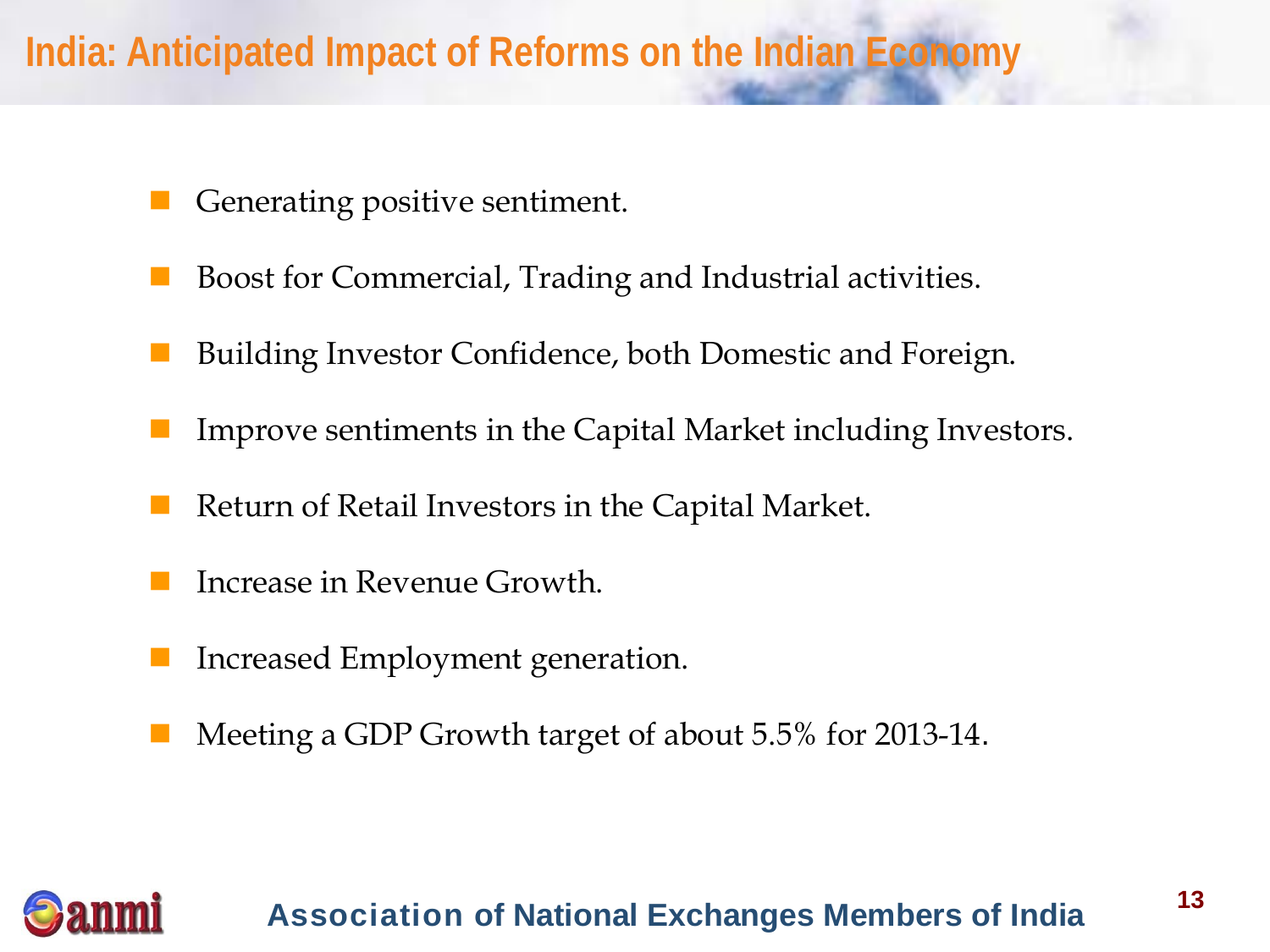### **India: FII Inflows**

**FII flow in India into Equity has grown at a healthy CAGR of ~30% since FY02.**







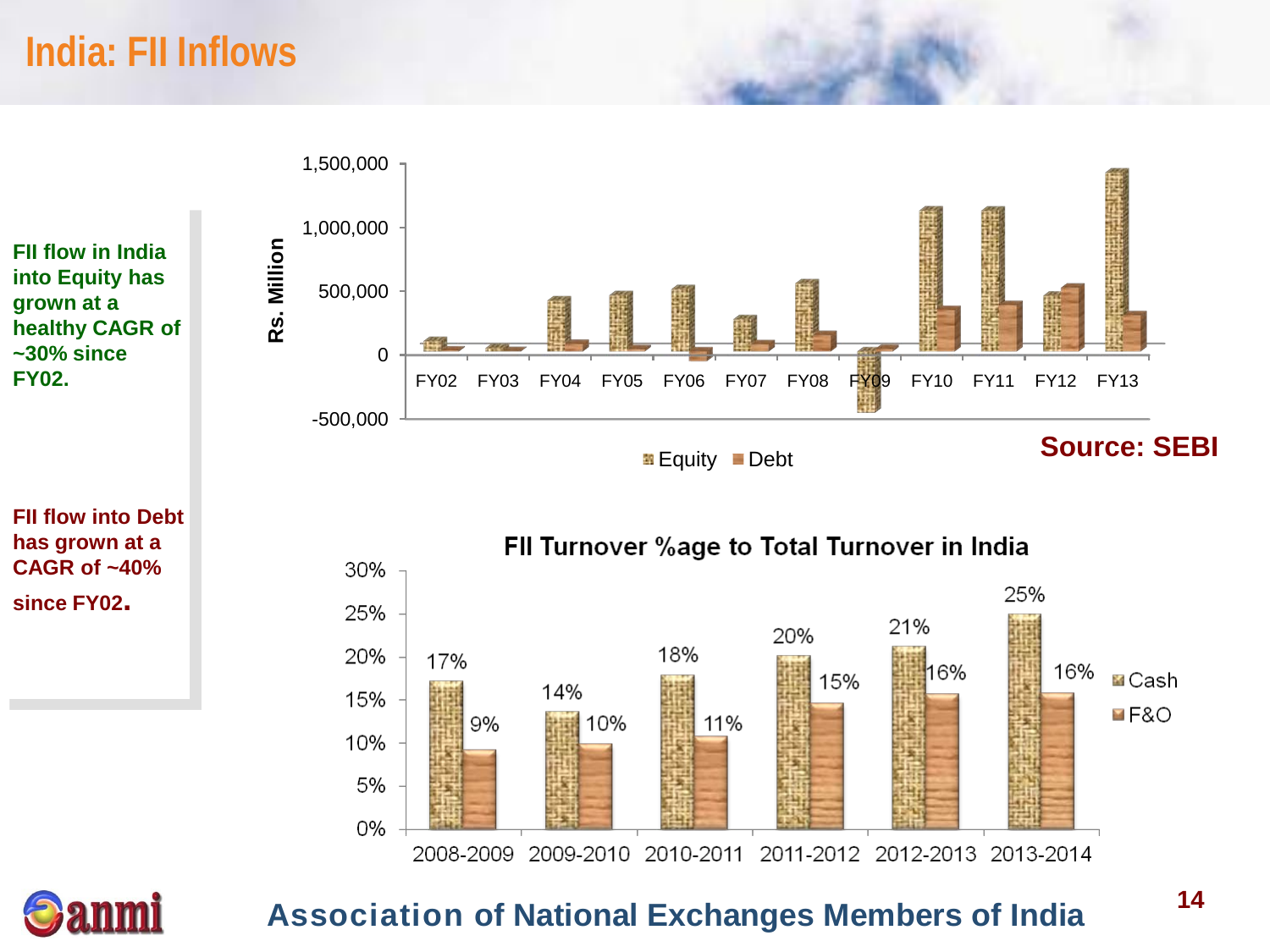### **India: Foreign Exchange Reserves**

anmi



**Source: RBI**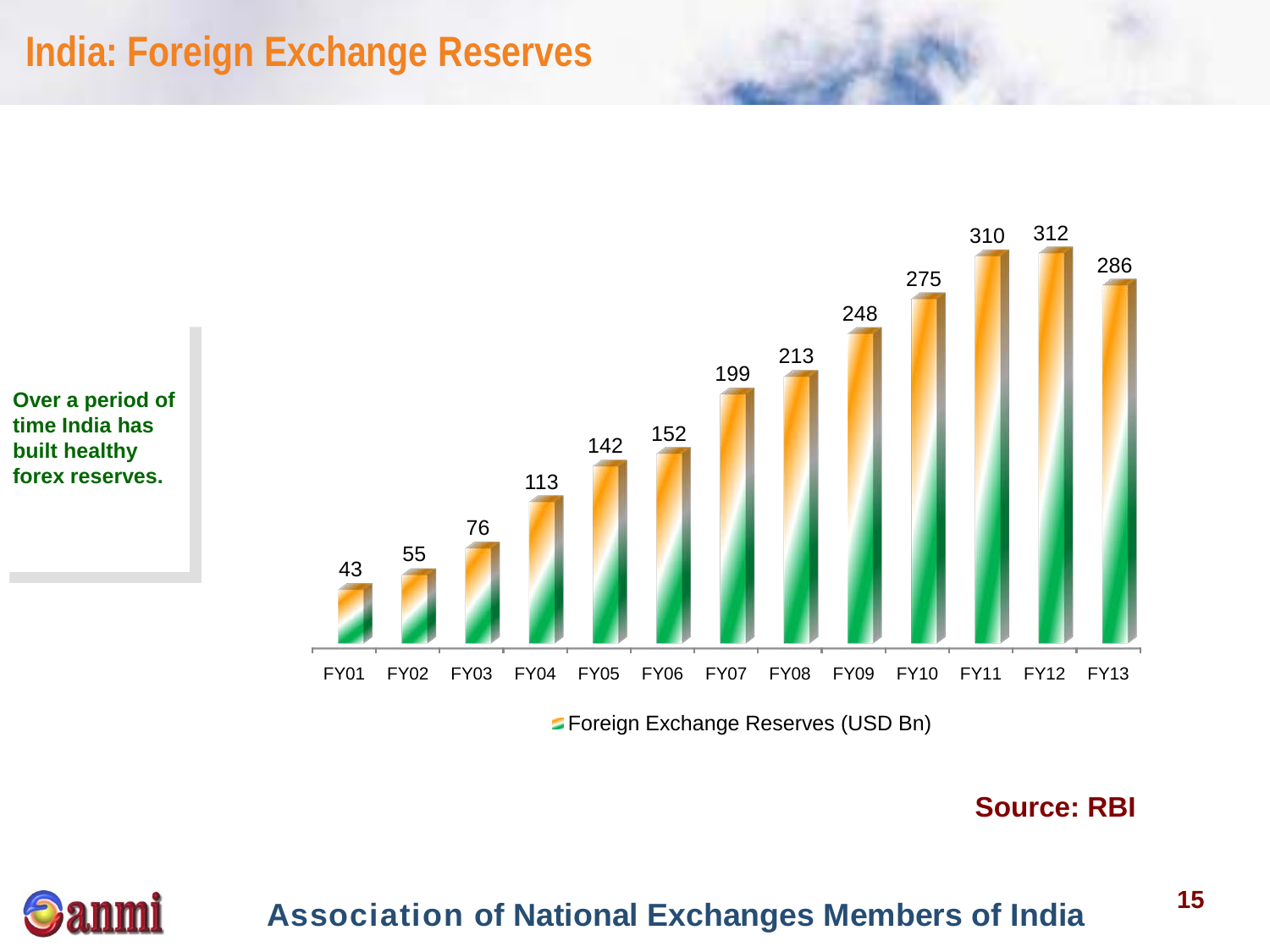### **India: Strengths**

- Growth is driven to a significant extent by domestic consumption.
- Stable Financial System and regulatory framework.
- Strong demographic advantage.
- Good growth prospects supported by ongoing economic liberalization and strong domestic demand.
- Vibrant, transparent and high-yielding capital markets.
- Strong and competitive private sector .
- Healthy sectoral diversity of economy.
- Educated work force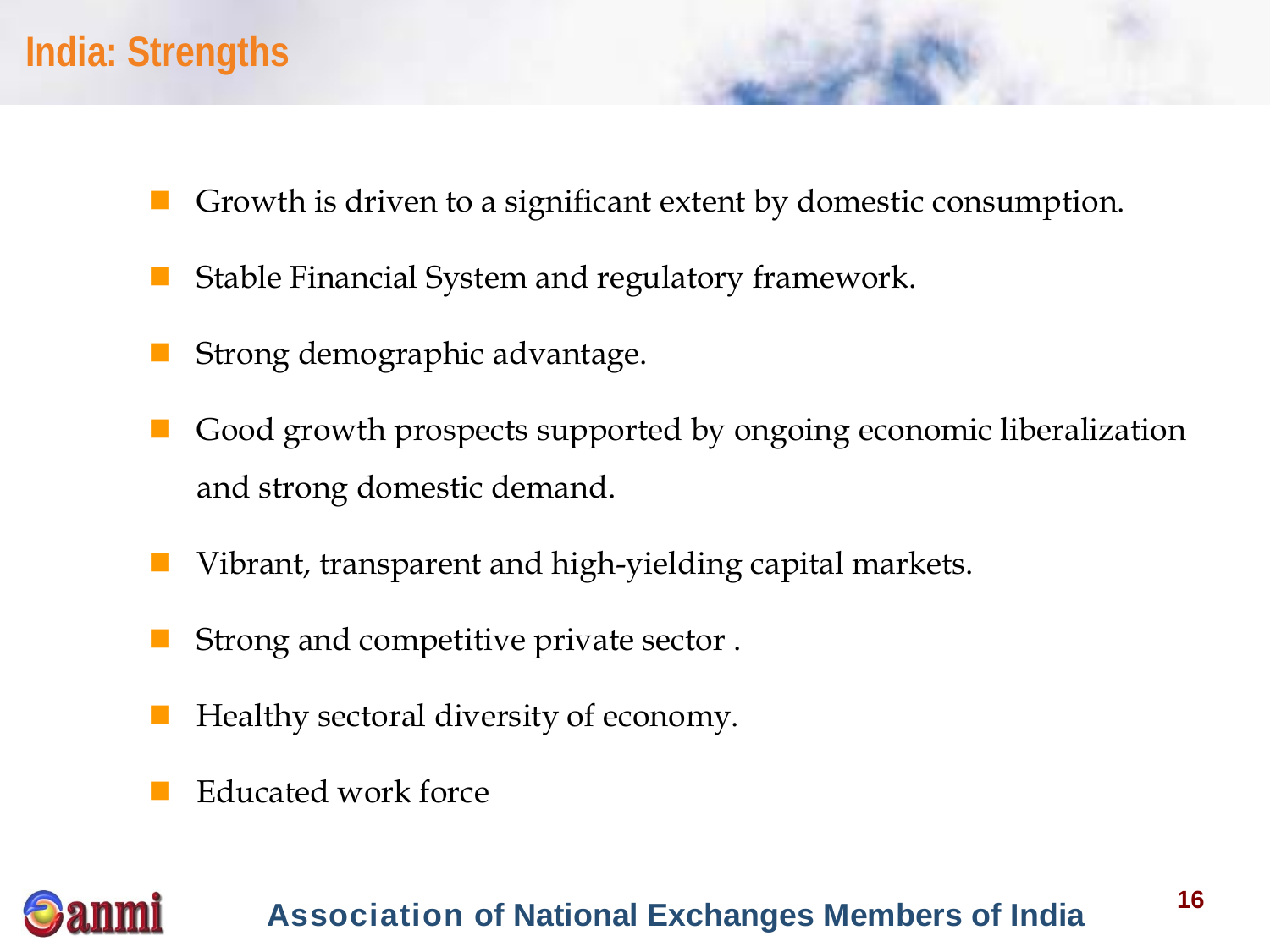### **India: Challenges of Indian Economy**

- Achievement of inclusive growth.
- Containing Current Account Deficit.
- Providing basic facilities in semi urban, rural and under-developed areas.
- Ensuring proper delivery of subsidies and other benefits to the targeted group without leakages.
- Speedy implementation of major infra projects across Country.
- Enhance sentiment for investments by both domestic and foreign parties for speedy approvals.
- Providing required infrastructure for growth and expansion of Industries, Finance Market, Capital Market etc.
- Clear long term policies to bring in confidence in major investors both domestic and global.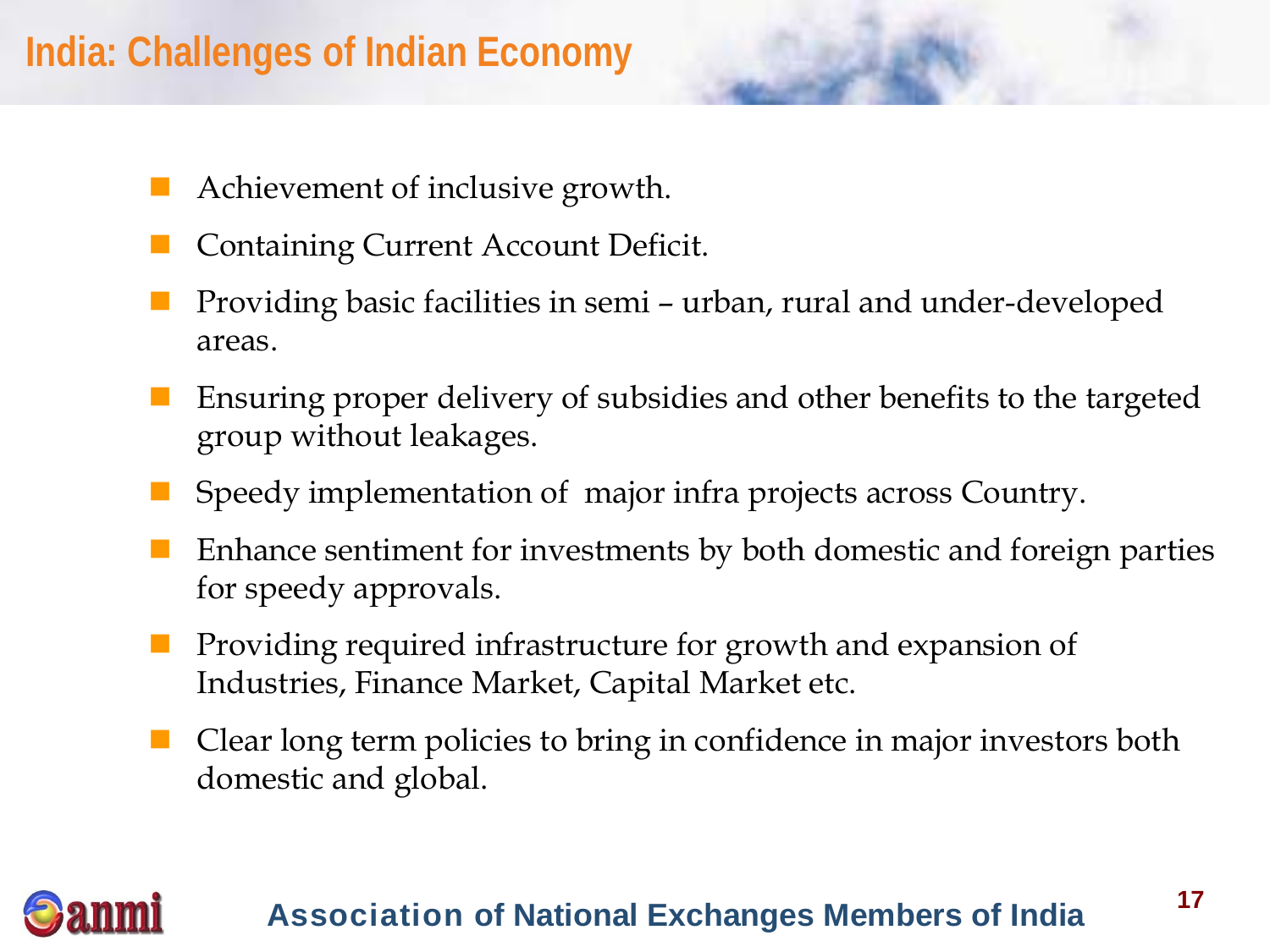### **India: Challenges of Indian Capital Market**

- Vibrate the scenario subdued due to both Domestic and Global trends.
- Respond positively to the recent GOI policy initiatives.
- Focus towards building investors /retail investors confidence in the Capital Market.
- Endeavoring global standards of governance in operations.
- Resolving concerns of Market Intermediaries.
- Ensuring compliance of Regulatory Measures .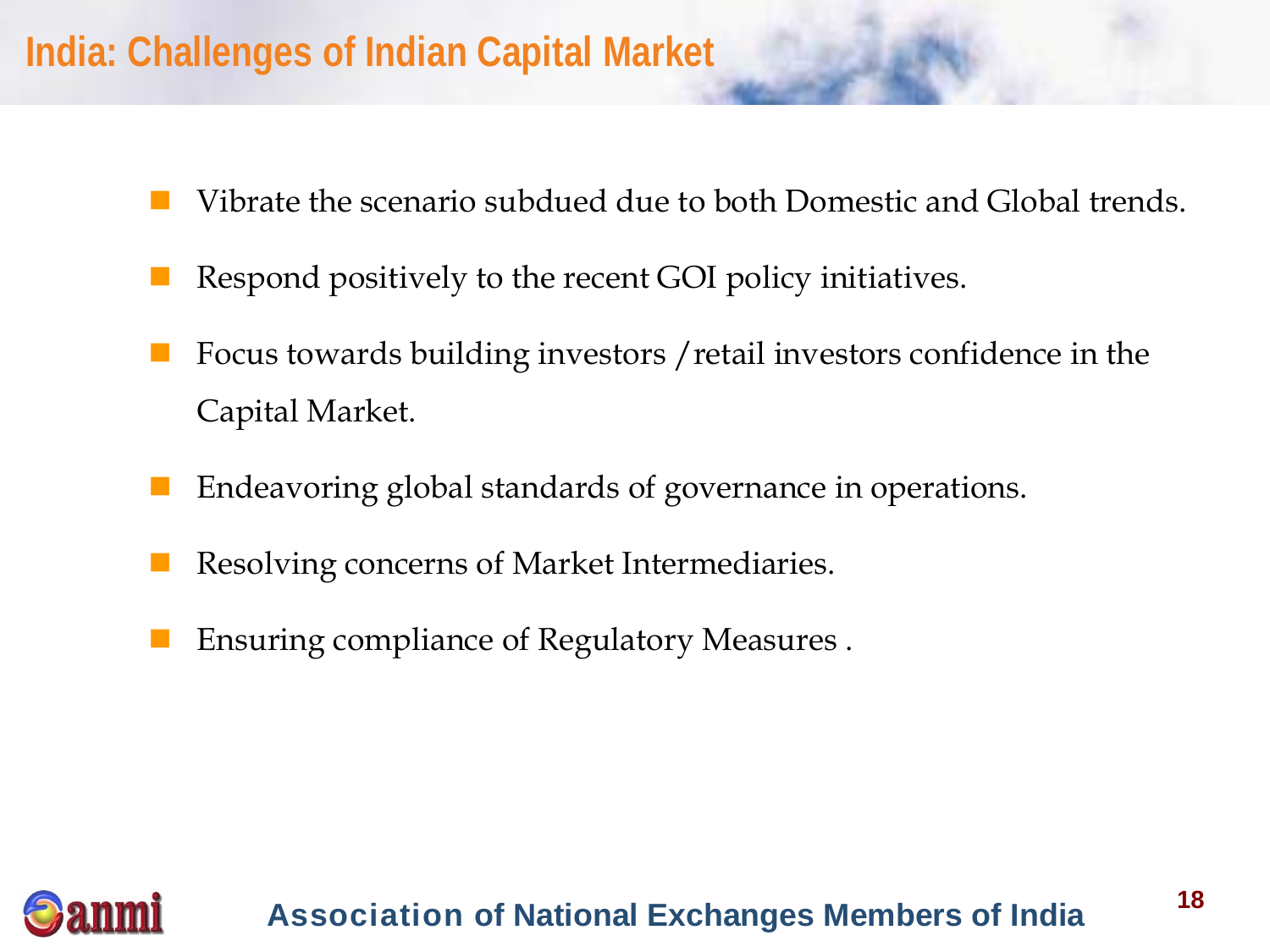### **India: Destination India for Growth**

- Huge untapped Market.
- Rising Per Capita Income.
- Economy Being further liberalized.
- Good infrastructure.
- Effective Regulatory Framework.
- Supportive administrative machinery.
- Vibrant financial system.
- Developed capital Market.
- Educated and cost effective work force.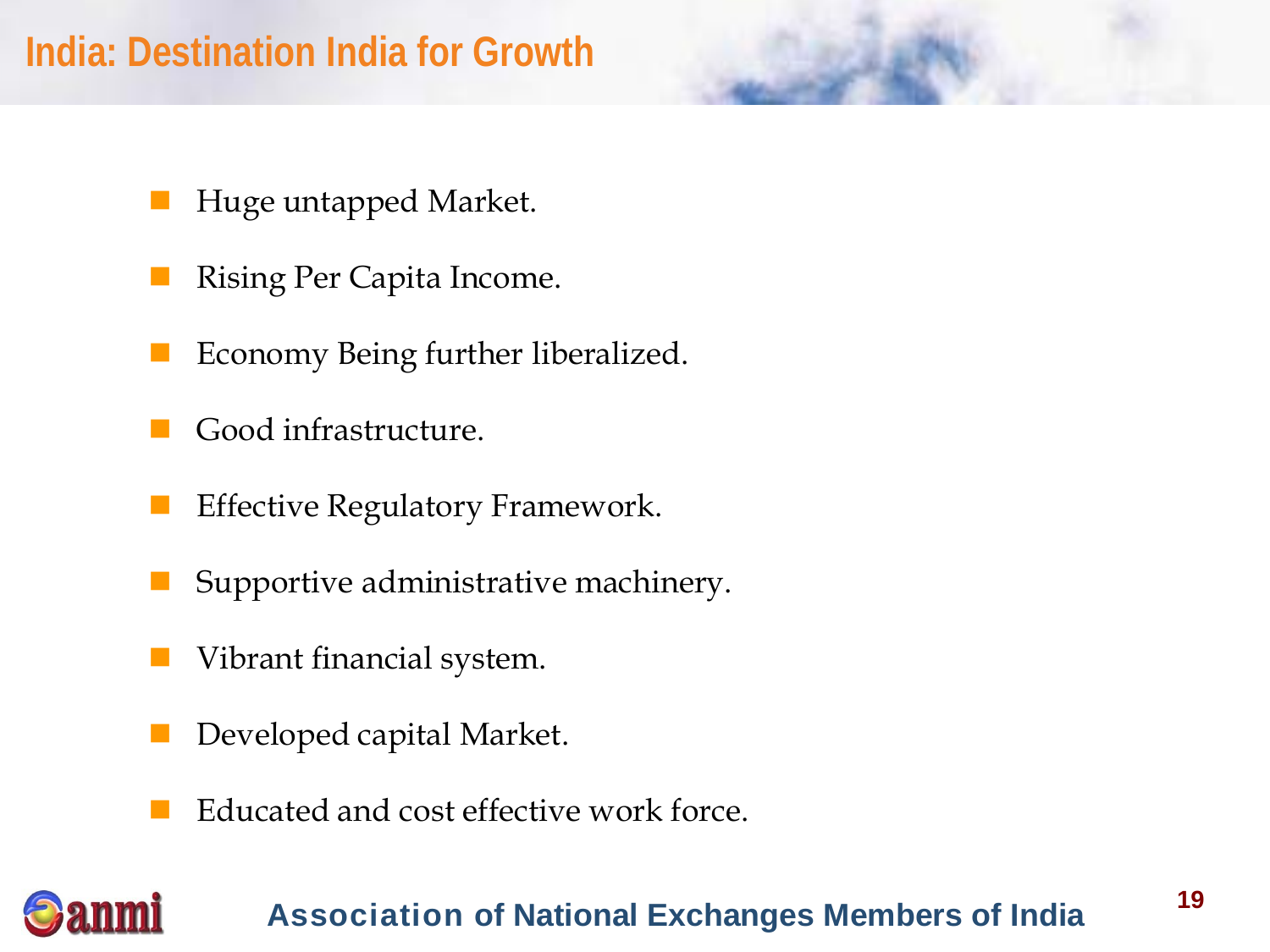### **India: ANMI Future Roadmap**

- BE A STRONG BODY REPRESENTING market Intermediaries.
- Positive and proactive role in Capital Market.
- Earn trust and confidence of Government / regulators & investors.
- Co-ordination with other trade bodies / institutions / exchanges nationally as well as internationally.
- To become an SRO.